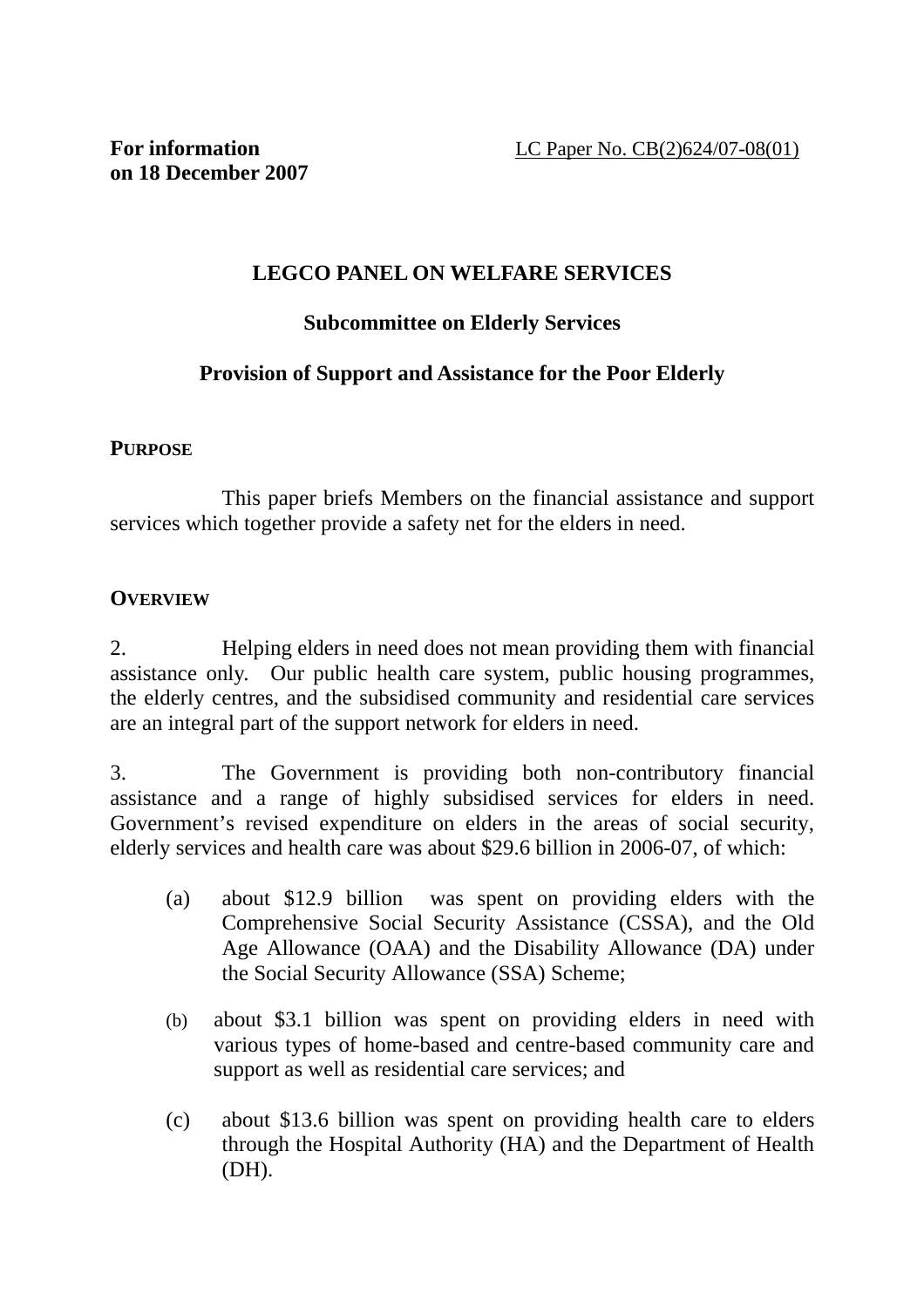4. An overview of these assistance and services, and the number of elderly beneficiaries, are as below:

- (a) as at mid-2007, 89% of the elders aged 70 or above (i.e.  $570\,090$ ) were receiving public financial assistance either in the form of the means-tested CSSA, the largely non-means-tested OAA or the totally non-means-tested DA. The figure for those aged 65 or above is 78% (i.e. 683 947);
- (b) more than 50% of the elders live in subsidised housing, including public rental housing (PRH) and purchased flats under the Home Ownership Scheme;
- (c) in 2006, 49% of bed days in public hospitals are taken up by elders aged 65 or above, with free medical services provided to those on CSSA and fee waiver granted to those with financial difficulties;
- (d) over 22 000 elders in the community are enjoying non-means-tested subsidised home-based or centre-based community care and support services; and
- (e) about 85% of the elders residing in residential care homes for the elderly (RCHEs) are receiving Government subsidy either in the form of subsidised residential care places (24 200) or the CSSA (24 500).

#### **FINANCIAL ASSISTANCE**

#### *CSSA Scheme*

5. The CSSA Scheme, whilst seeking to meet the basic needs of those who cannot support themselves financially, takes special care of the elderly, through the provision of higher standard rates, supplements and special grants, including glasses, dentures, removal expenses, fares to hospital/clinic, medically recommended diets and appliances and a burial grant. At the end of October 2007, about 16% of the elders aged 60 or above (i.e. 187 271) were on CSSA. Government's recurrent expenditure on CSSA for the elders in 2006-07 was \$8.3 billion.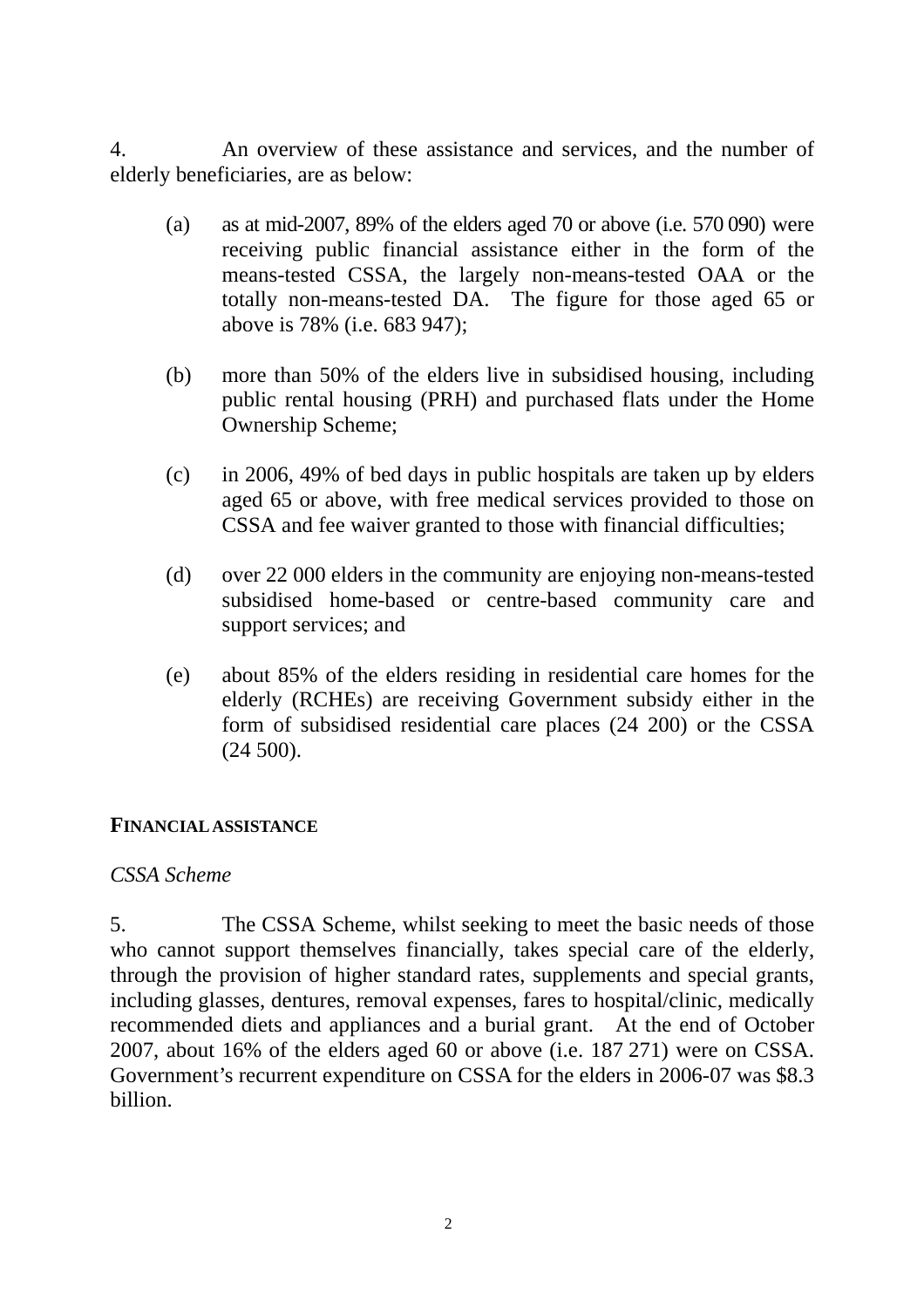*OAA* 

6. The OAA is a cash allowance given to eligible elders of 65 or above to meet their special needs arising from old age. The OAA is a non-contributory and largely non-means-tested scheme funded by general revenue.

7. Elders aged between 65-69 are subject to an income and assets limit, while those aged 70 or above are not subject to any means test. The former may receive a monthly allowance of \$625 while the latter may receive a monthly allowance of \$705.

8. At the end of October 2007, there were 468 839 elders on OAA (about 53% of the elders aged 65 or above). Government's recurrent expenditure on OAA in 2006-07 was \$3.8 billion.

9. The Administration is actively considering views on how to provide more targeted assistance and support for elders in financial hardship.

*DA* 

10. DA includes Normal Disability Allowance (NDA) and Higher Disability Allowance (HDA). The allowance is non-contributory and non-means-tested. It is designed to provide an allowance to Hong Kong residents who are severely disabled to meet the special needs arising from disability.

11. At the end of October 2007, 55 545 elders aged 65 or above were receiving DA. Recipients of NDA receive a monthly allowance of \$1,140 while those of HDA receive \$2,280. In 2006-07, Government recurrent expenditure on DA for elders aged 65 or above was \$0.8 billion.

# **SUPPORT SERVICES**

# *(I) Public health care services*

12. The Government aims to ensure that no one in Hong Kong would be deprived of medical care because of lack of means. It provides a wide range of public services to meet the health care needs of the community, including the elders.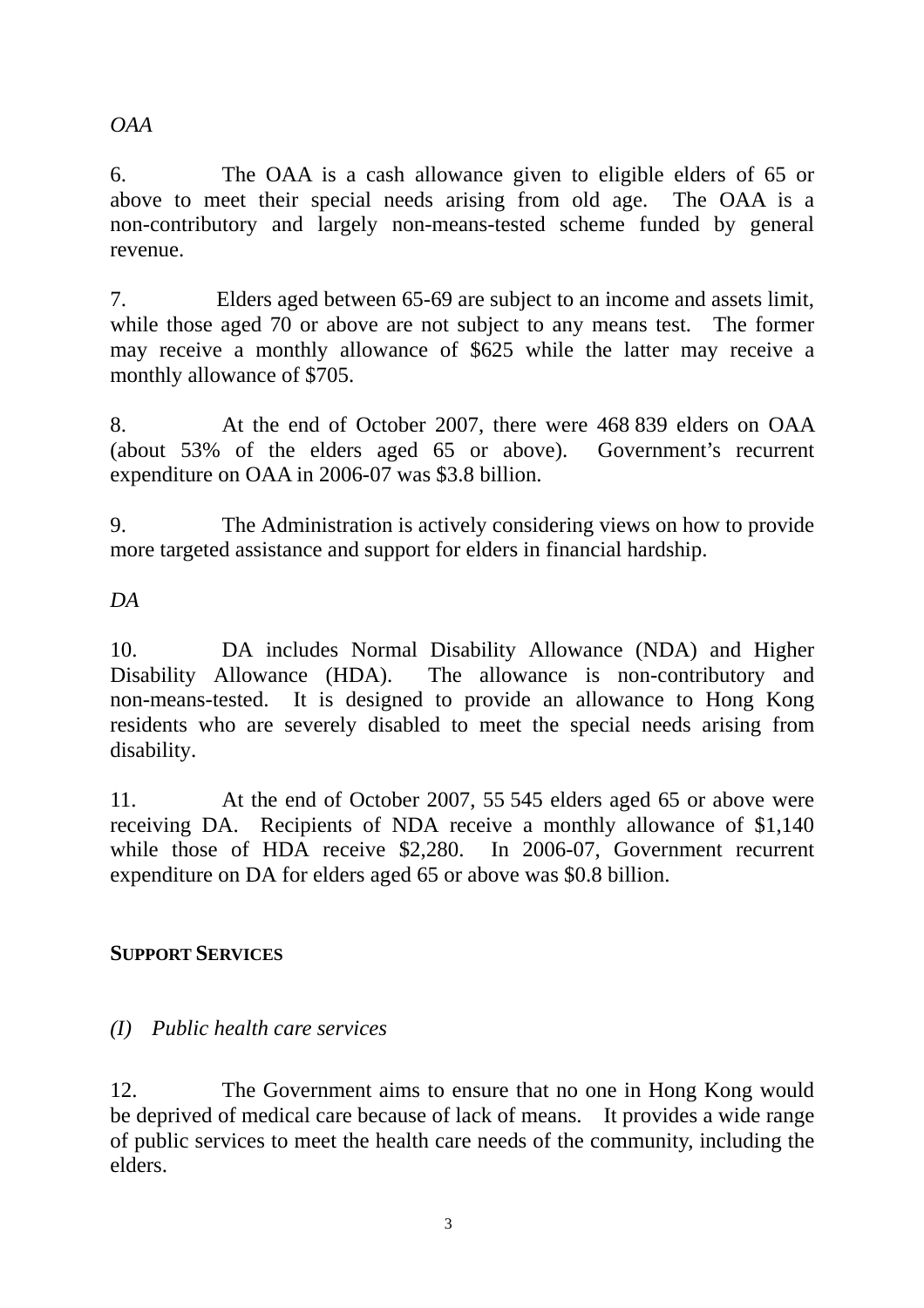13. In 2006-07, services to the elders accounted for about 45.5% of the cost of services of HA. Elders aged 65 or above took up about 49% of the total bed days in public hospitals in 2006.

### Elderly health services

14. DH is providing comprehensive primary health care services to people aged 65 or above through its 18 Elderly Health Centres (EHCs). Members of the EHCs pay an annual membership fee of \$110 and enjoy a wide range of services, including health assessment, physical check-up, counselling, curative treatment and health education. The objectives are to enhance primary health care for the elderly, improve their ability to take care of themselves, encourage healthy living and strengthen family support. Fees will be waived for CSSA recipients and those who have financial hardship. In 2006, of the more than 38 000 EHC members, 14.1 % was CSSA recipients.

#### Government influenza vaccination programme

15. The Government Influenza Vaccination Programme (GIVP) provides free vaccination to selected target groups who are recommended to receive flu vaccine, including elders living in RCHEs, those aged 65 years or above with chronic illness who are followed up by public clinics, as well as those aged 65 years or above who are receiving CSSA. In 2006-07, over 180 000 elders benefited from the GIVP.

## Chinese medicine out-patient services

16. Chinese medicine out-patient services are at present provided mostly by private Chinese medicine practitioners at competitive prices. A number of NGOs are also providing free or reduced-fee Chinese medicine out-patient services for the needy. In the public sector, there are currently nine self-financing Chinese medicine out-patient clinics established on a tripartite model where HA collaborates with an NGO and a local university in each clinic. The number of clinics will increase to 14 by early 2009.

17. The public Chinese medicine clinics are required to provide up to 20% of the total consultation quotas to patients receiving CSSA, who would be waived the standard fee. Past operating experience indicates that the collaborating NGOs are often willing to use their own resources or other means to assist additional CSSA recipients beyond the 20% level as well as low-income patients, particularly the elders, to receive Chinese medicine services.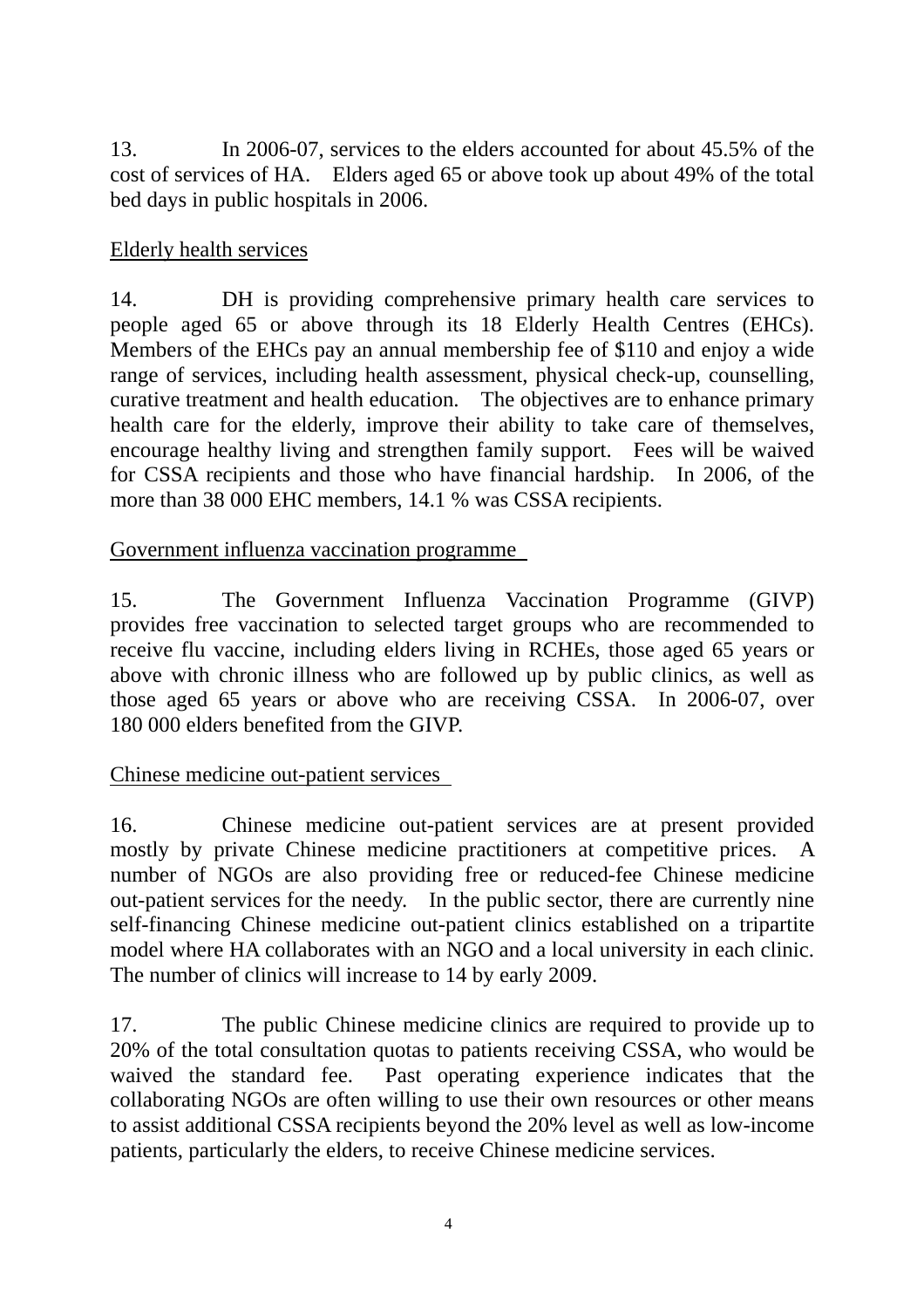## Dental services

18. The Government's policy on dental services is to improve oral health and prevent dental diseases through promotion and education, thereby raising public awareness on oral health, and facilitating the development of proper oral health habits. At present, DH provides free emergency dental services in 11 government dental clinics to the public. In 2006, the attendance was about 35 000, the majority of which were elders.

#### Medical fee waiver system

19. The public health care services are heavily subsidised by the Government and the fees of public medical services are affordable by the general public. Elders receiving CSSA are exempted from payment of public medical fees. A mechanism of medical fee waivers is also in place to provide assistance to needy patients. Elderly patients are one of the major beneficiary groups of the medical fee waiver mechanism. In 2006-07, the fee waiver granted to elderly patients amounted to \$277 million, of which \$253 million were granted to elders receiving CSSA.

20. HA has made special arrangement to make the medical fee waiver mechanism more accessible to needy elderly patients. For example, a higher asset limit of \$150,000 per person is set for the elders (as compared to \$30,000 per person for people below 65). Apart from one-off waivers for unscheduled attendances at General Out-Patient Clinics (GOPCs), elders or chronically ill patients could also apply for period waivers that are up to 12 months for Specialist Out-Patient Clinic services and pre-scheduled follow-up appointments at GOPCs. Medical Social Workers may also take into account specific needs of individual elders and exercise discretion when assessing the medical fee waiver applications.

21. To further enhance the accessibility of medical fee waivers to needy elderly patients, HA and the Social Welfare Department (SWD) are planning to extend the coverage of period waiver for the elders to include GOPC services without pre-scheduled appointment. The target is to implement the new arrangement starting from the first quarter of 2008.

## The Samaritan Fund

22. At present, hospital maintenance fees and out-patient consultation fees in public hospitals/clinics are highly subsidised by Government and cover a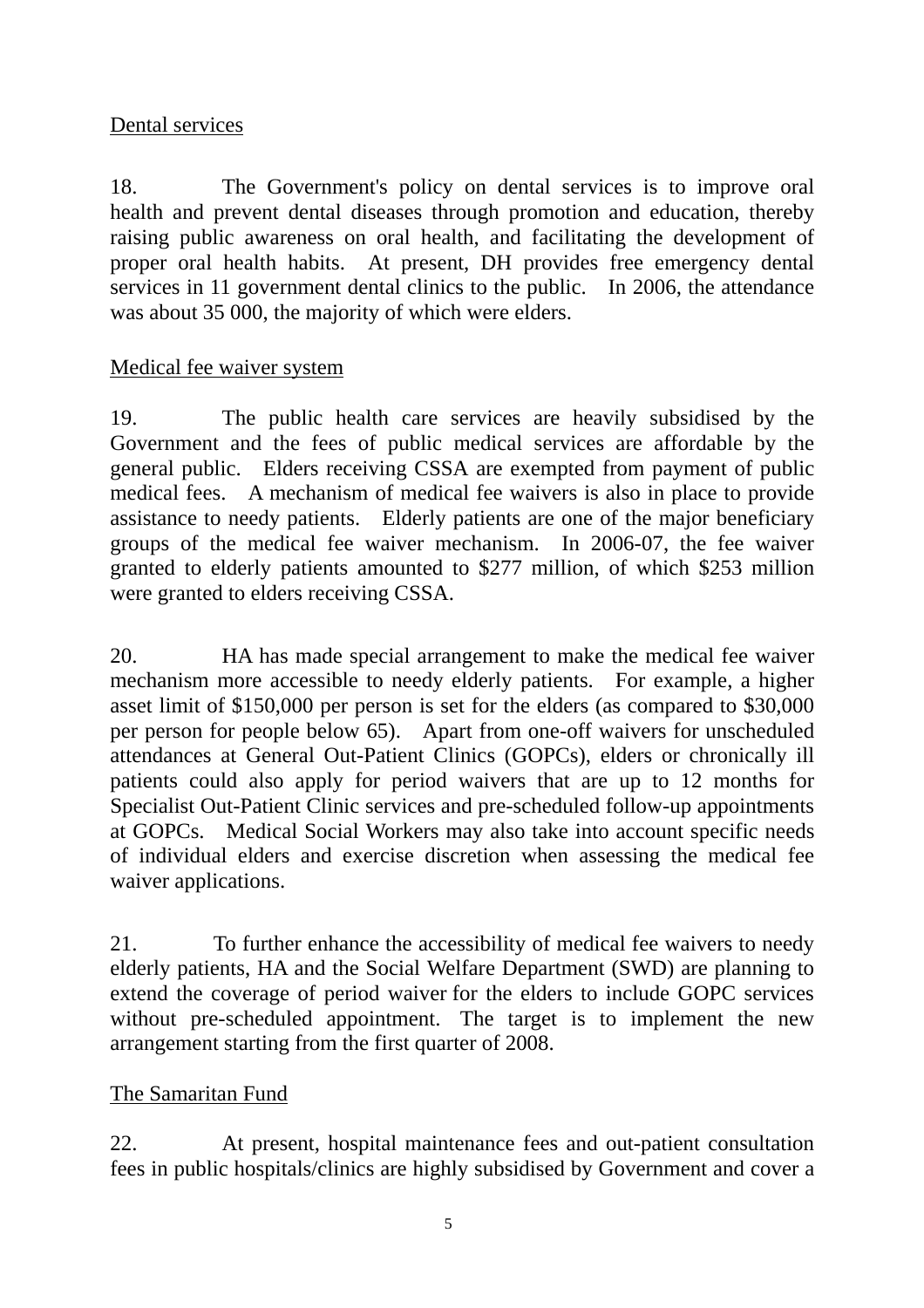wide range of medical services, procedures and consultations. In addition, the Samaritan Fund was established to act as a safety net to provide financial assistance to needy patients, including needy elders, to meet expenses on privately purchased medical items or new technologies (e.g. self-financed drugs, surgical implants/prosthesis and home-used medical equipment such a wheelchairs), which are not covered by hospital maintenance fees or outpatient consultation fees in public hospitals/clinics.

23. HA has kept under review the operation of the Samaritan Fund and made improvements where appropriate to ensure that financial assistance would be provided to needy patients.

## Health care vouchers for the elderly

24. As announced by the Chief Executive in the 2007-08 Policy Address, the Food and Health Bureau will launch a three-year pilot scheme in the 2008-09 financial year to provide five health care vouchers of \$50 each to senior citizens aged 70 or above annually to partially subsidise their use of primary care services including preventive health care in the private sector. At the same time, existing public health care services available to the elders would not be reduced as a result of the introduction of the scheme. Senior citizens may still access public health care services as necessary.

#### *(II) Meeting the psycho-social needs of elders*

#### Promote active ageing

25. There are more than 200 elderly centres, including 41 District Elderly Community Centres (DECCs), 115 Neighbourhood Elderly Centres (NECs) and 58 Social Centres for the Elderly. These elderly centres provide a wide range of services and activities to cater for the psycho-social and developmental needs of elders and their carers, with a view to promoting active ageing and facilitating elders to integrate into the community. Services include educational and developmental groups, outreaching programmes, counseling service and case management, social and recreational activities, referrals for appropriate services, volunteer development and carer support services. At present, over 170 000 elders are members of the elderly centres. Members are only required to pay a minimum annual membership fee and activity fees. NGOs operating the elderly centres may waive the membership and activity fees for elders in financial hardship.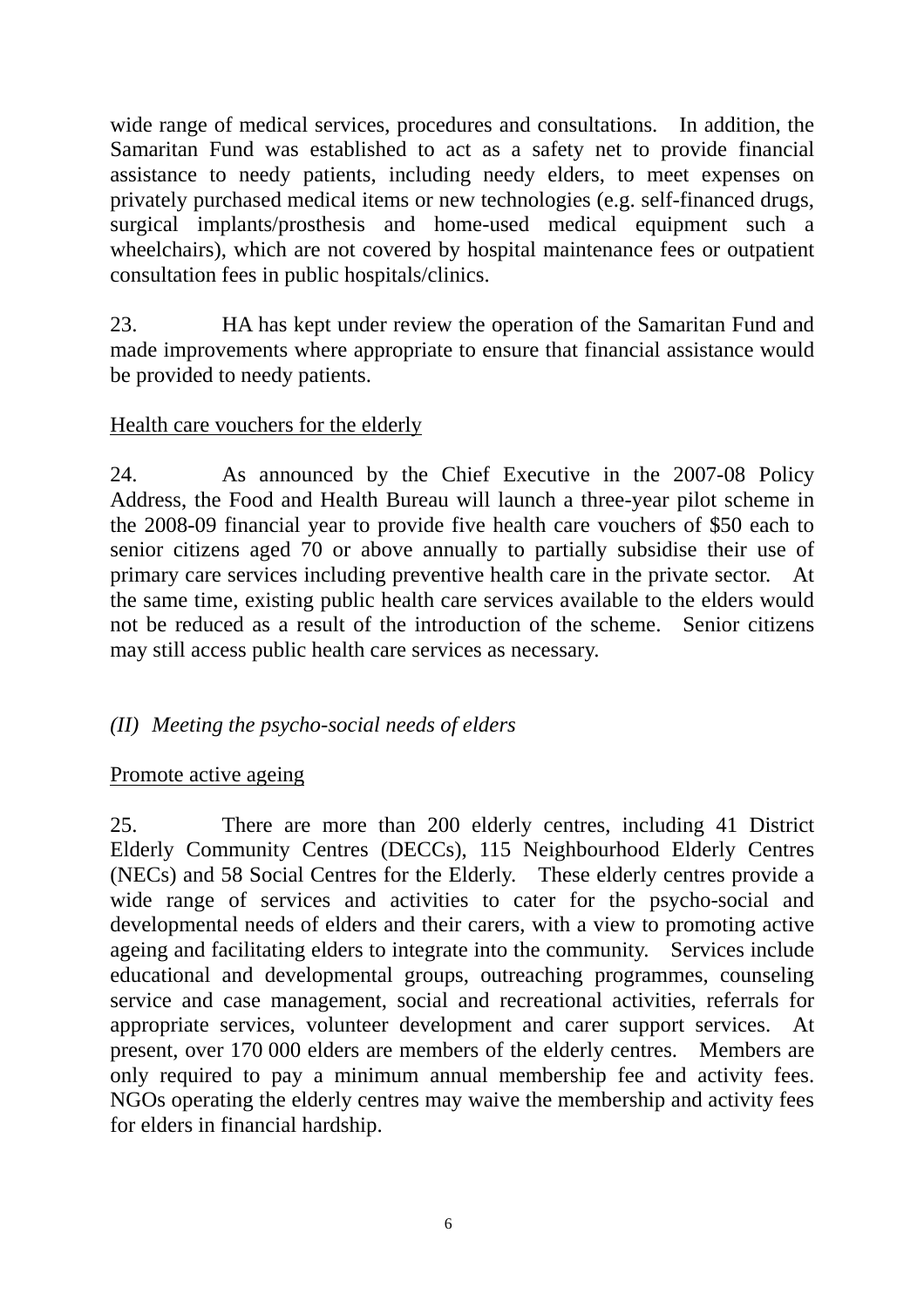Support for vulnerable elders (including singleton and hidden elders)

26. The 41 Support Teams for the Elderly (STEs) attached to the DECCs mobilize volunteers to render outreaching services to vulnerable elders and provide them with care, personal assistance, counseling and support services. At present, the STEs are serving about 60 000 elders, of which about 30 000 are singleton elders.

27. The 2007-08 Budget has earmarked a recurrent amount of \$38 million for 41 DECCs and 115 NECs to increase the manpower provision to enhance their outreaching efforts to singleton and hidden elders. After locating the singleton/hidden elders, the elderly centres will try to establish rapport with them, identify their needs, help them get out of isolation and provide the support and services they need. The enhanced outreaching efforts will commence by the end of 2007.

28. The enhanced outreaching efforts to singleton and hidden elders may lead to greater demand for services directly provided by the DECCs, in particular the counselling services and the handling of applications for subsidised LTC services. To help DECCs cope with the increased workload, we will provide additional resources to the DECCs to strengthen their services in those areas.

29. The 2007-08 Policy Address has earmarked an one-off funding of \$200 million to help improve the homes of elders in need in the next five years, with a view to enhancing domestic safety and the quality of life of elders in need. We hope that this initiative will encourage our citizens to care more about the elderly in need, enabling the culture of caring for the elderly to take root in our community. The Labour and Welfare Bureau and SWD are working out the implementation details.

*(III) Subsidised community care and support services for elders ageing in the community* 

# General home-based services

30. We promote "ageing in the community". Because of old age, some of the elders who age in the community may require assistance in their daily living, even though they may not have long term care (LTC) needs. Through the 60 Integrated Home Care Services (IHCS) Teams operated by subvented NGOs, we provide these elders with meal delivery, household cleaning and escort services (known as IHCS (Ordinary Cases)). Elders who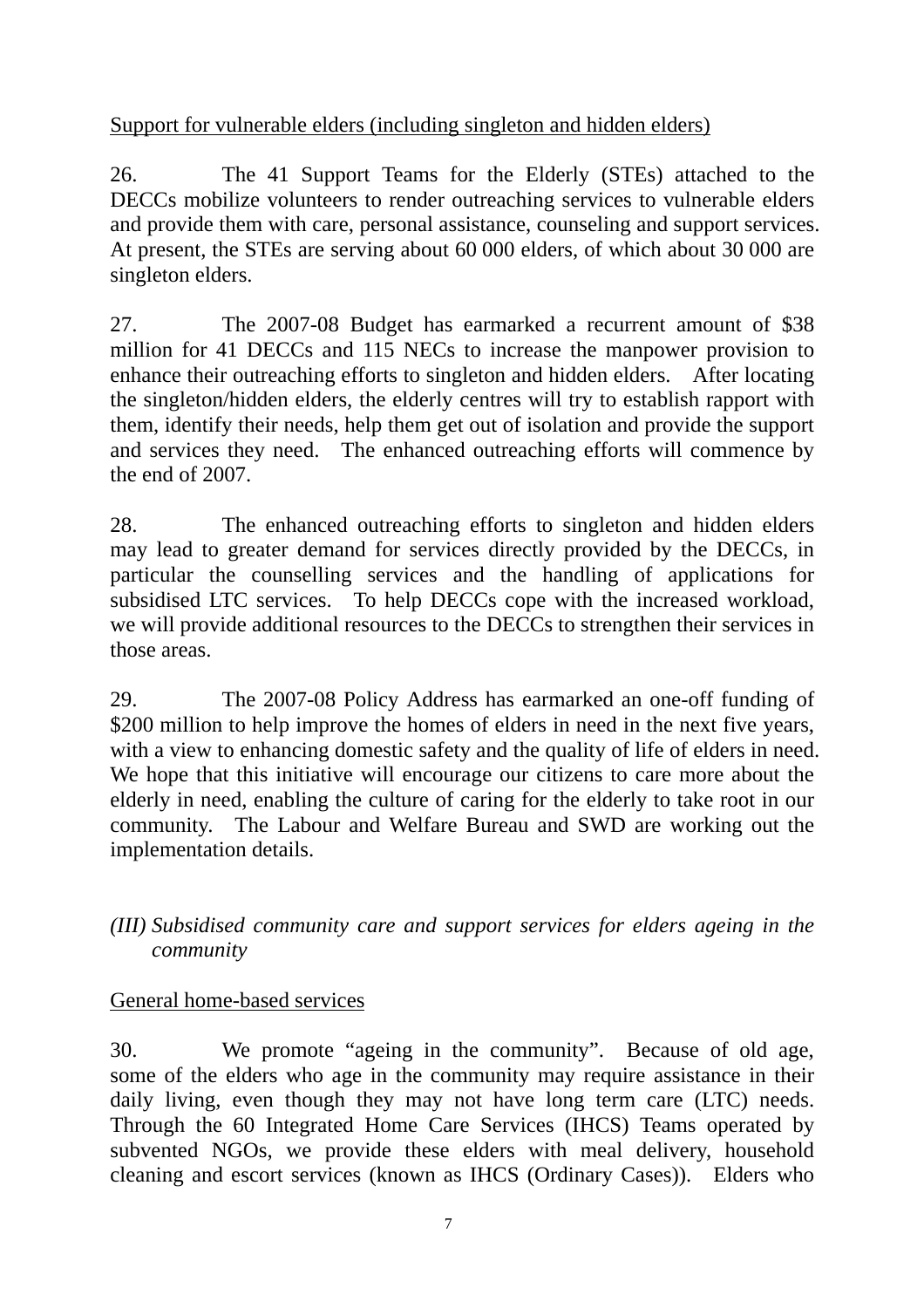use the services do not have to go through the Standardized Care Needs Assessment. Over 70% of them are paying the lowest rate on the charging scale.

31. The 2006-07 Budget has earmarked \$20 million recurrent funding for strengthening the non-frailty-tested home care services for the elderly. As at June 2007, about 830 additional new cases have been served, thereby bringing the total number of cases being served to about 17 000.

## Home-based services for frail elders

32. Home-based community care services for elders with LTC needs include personal care, nursing care, physiotherapy, meal delivery, household cleaning and escort. They are provided by IHCS Teams (known as IHCS (Frail Cases)) and the Enhanced Home and Community Care Services (EHCCS) Teams. More than 3 500 frail elders are using the services (they are in addition to the 17 000 elderly users of IHCS (Ordinary Cases) mentioned in paragraph 31 above). About 60% of them are paying the lowest rate on the charging scale.

33. As shown in the table below, the charges for the home care services for the elders as mentioned in paragraphs 30 and 32 above are modest:

| Income level           |        | below            | <b>CSSA</b> level or   Between CSSA<br>to 1.5 CSSA | Above 1.5 CSSA<br>level |
|------------------------|--------|------------------|----------------------------------------------------|-------------------------|
| Meal delivery          |        | $$12.6$ per meal | \$15.4 per meal                                    | \$18.6 per meal         |
| Laundry                | Light  | \$0.7 per item   |                                                    |                         |
|                        | Medium | \$0.9 per item   |                                                    |                         |
|                        | Heavy  | \$1.8 per item   |                                                    |                         |
| Direct care, household |        |                  |                                                    |                         |
| cleaning and escort    |        | \$5.4 per hour   | $$11.7$ per hour                                   | \$19 per hour           |
| services               |        |                  |                                                    |                         |

#### Day care services for the elderly

34. There are at present 51 subsidised day care centres/units for the elderly, providing subsidised day care services for elders who have LTC needs and are ageing in the community. To meet the growing demand, we will provide 80 additional day care places in Kwun Tong, Tin Shui Wai and Eastern Districts in early 2008, bringing the total number of day care places to 2 055.

#### Carer support

35. Elders ageing at home and require care during the temporary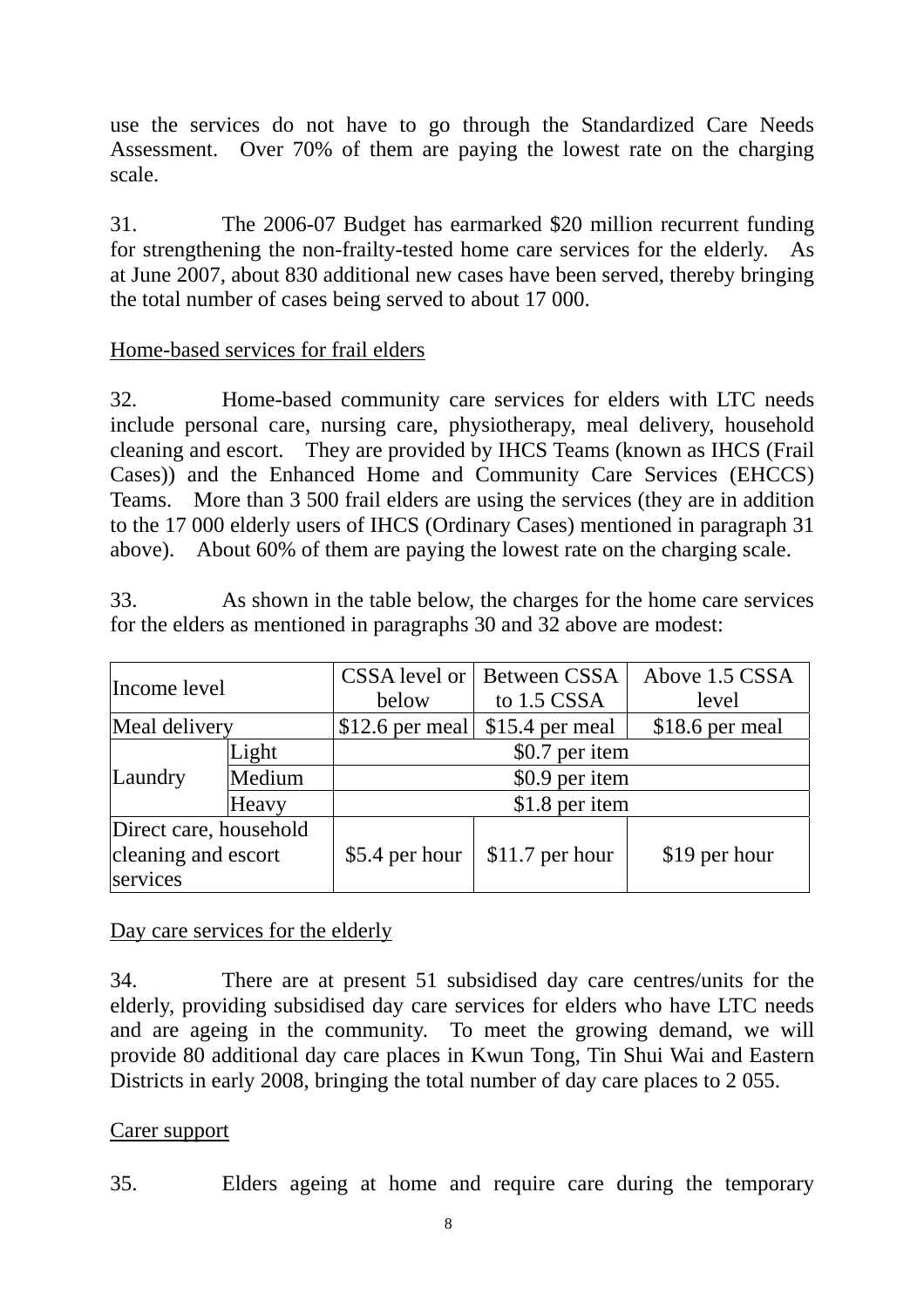absence of their carers (e.g. carers taking a break) may receive respite care at subvented RCHEs (for those staying overnight) or at day care centres/units (for those not staying overnight). Both are heavily subsidised and are charged on a daily basis.

36. Most of the DECCs and NECs provide support services for carers, which include counseling, emotional support, resource centres, training, seminars, activities, carers' groups, and loan of rehabilitation equipment.

37. To equip individuals with basic elderly care skills, nurture a caring mindset and develop "carer" services, we launched a trial scheme in the Eastern and Wan Chai, Wong Tai Sin and Sai Kung, as well as Kowloon City and Yau Tsim Mong districts in 2007. The scheme provides a seed capital of \$50,000 for 11 DECCs, in collaboration with community organisations, to run carer training courses and to recruit those who have completed the courses to serve as "carers". Training has commenced in October 2007. At least 660 individuals will be trained in the first year.

## Integrated support services for elderly hospital dischargees

38. The 2007-08 Budget has earmarked \$96 million for four years to implement a trial scheme to provide integrated discharge support services to elderly dischargees from hospitals who have difficulty taking care of themselves. The objectives of the trial scheme are to enhance discharge planning for elderly patients, reduce unplanned hospital re-admission rate of high-risk elderly dischargees, and enhance the support and training to carers in looking after elders discharged from hospitals. Target beneficiaries are patients aged 60 or above with high risks of hospital readmission and are in need of transitional rehabilitation services and/or community support services upon discharge from hospitals.

39. The first pilot project will be launched in Kwun Tong starting from the 1st quarter of 2008. It is estimated that a total of 3 000 high-risk elderly patients will be served and training for 1 000 carers will be provided under the Kwun Tong project in a year.

# *(IV) Subsidised residential care services for the elders*

40. We provide highly subsidised residential care services for elders who have LTC needs and cannot be adequately taken care of at home. Elders applying for subsidised residential care services are non-means-tested but have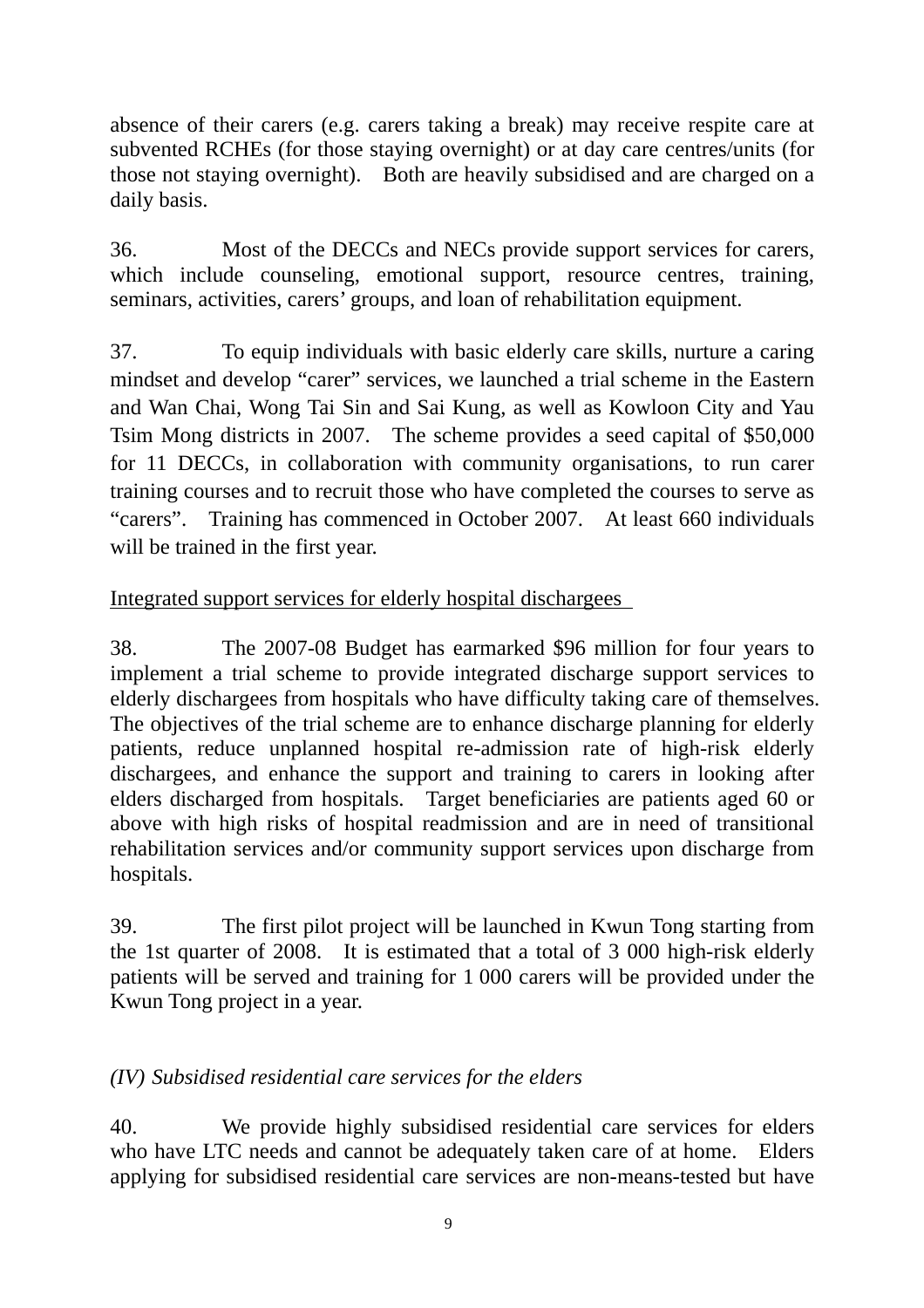to go through the Standardised Care Needs Assessment.

41. Currently, there are more than 26 000 subsidised residential care places. In 2007-08, we will increase a total of 743 subsidised residential care places (including 212 places in three new contract RCHEs and 531 purchased places in private RCHEs). Elders staying in subsidised residential care places only have to pay a monthly fee which is around 20% of the actual unit cost, whereas the remaining 80% is paid by the Government. Those who have financial difficulties can apply for the CSSA to cover the monthly fees. About 68% of the elders in subsidised residential care places are CSSA recipients.

42. In addition, another 24 500 elders are living in non-subsidised residential care places by means of CSSA. Overall speaking, 85% of the elderly RCHE residents are receiving Government subsidy to live in RCHEs.

## *(V) Housing*

43. The waiting time for elders applying for public housing has decreased from about 4½ years in 1997 to about one year.

44. To promote "ageing in the community", encourage mutual support among family members and establish a family-based support network in PRH, the Housing Authority endorsed five enhanced public housing allocation schemes in May 2007. They include the Families with Elderly Persons Priority Scheme (FEP), Special Scheme for Families with Elderly Persons (NFEP), Addition Policy for Harmonious Families, Enhanced Transfer Scheme for Harmonious Families and Amalgamation of Tenancies for Harmonious Families.

45. Under the enhanced schemes of FEP and NFEP, the minimum waiting time for applicants has been reduced from two years to 18 months. At the same time, the restriction on the applicants' choice of districts under the NFEP has been relaxed.

46. The Housing Authority has also relaxed the policy to allow one adult offspring, together with family members, to be added to the tenancy of elderly tenants so that the latter would be better taken care of. Under the enhanced policy for amalgamation of tenancies for harmonious families, the amalgamated household may opt to move to any district without the need to go